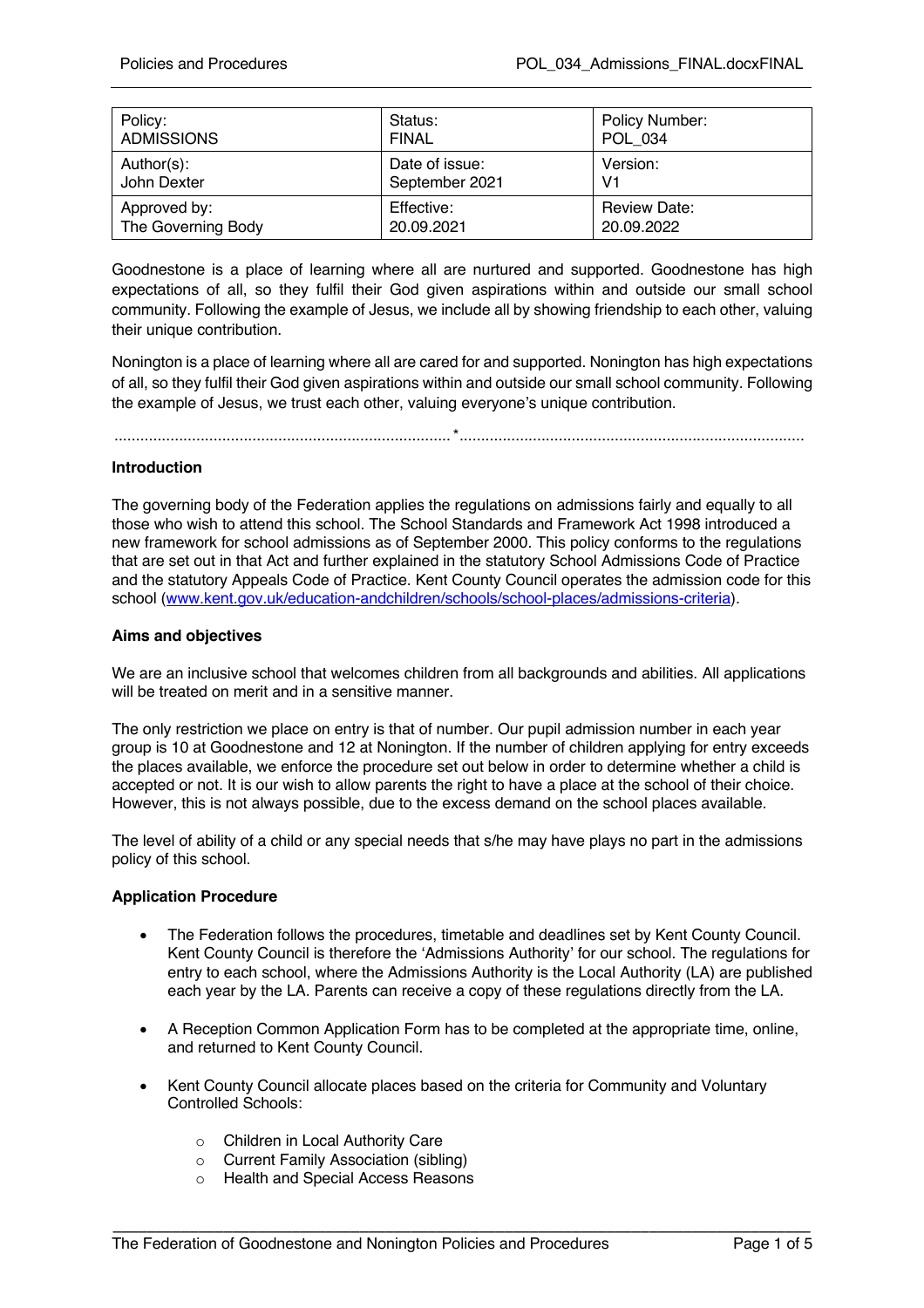| Policy:            | Status:        | Policy Number:      |
|--------------------|----------------|---------------------|
| <b>ADMISSIONS</b>  | <b>FINAL</b>   | POL 034             |
| Author(s):         | Date of issue: | Version:            |
| John Dexter        | September 2021 | V1                  |
| Approved by:       | Effective:     | <b>Review Date:</b> |
| The Governing Body | 20.09.2021     | 20.09.2022          |

o Nearness of Children's Home to School

The Primary Admission Scheme is an Equal Preference Scheme, which means that all the schools that parents expressed a preference for will consider your child for a place. We do not take into account whether parents have placed the school 1st, 2nd or 3rd preference as this information is not shared with us by Kent County Council.

# **Oversubscription Criteria**

Where the number of applicants exceeds 10 at Goodnestone and 12 at Nonington for a new intake, the following criteria will be applied.

Before the application of oversubscription criteria, children with an Education, Health and Care Plan, which names the school will be admitted. As a result of this, the published admissions number will be reduced accordingly.

If the number of preferences for the school is more than the number of spaces available, places will be allocated in the following priority order:

- 1. **Children in Local Authority Care or Previously in Local Authority Care** A child in Local Authority care or previously in Local Authority care is a child which is either in the care of the Local Authority or is being provided with accommodation by a Local Authority in the exercise of their social services functions (see the definition in Section 22(1) of the Children Act 1989) or a child who ceased to be so because they became subject to an adoption, child arrangement order, or special guardianship order. An adoption order is an order under Section 46 of the Adoption and Children Act 2002. A child arrangement order is an order settling the arrangements to be made to the person with whom the child is to live under Section 8 of the Children Act 1989. Section 14A of the Children Act 1989 defines a 'special guardianship order' as an order appointing one or more individuals to be a child's special guardian/guardians.
- 2. **Current Family Association** a brother or sister in the same school at the time of entry where the family continue to live at the same address as when the sibling was admitted – or – if they have moved – live within 2 miles of the school, or have moved to a property that is nearer to the school than the previous property as defined by the 'Nearness' criterion' (below).

In this context brother or sister means children who live as brother and sister in the same house, including natural brothers or sisters, adopted siblings, stepbrothers or sisters, foster brothers or sisters.

3. **Health and Special Access Reasons** – Medical, health, social and special access reasons will be applied in accordance with the school's legal obligations, in particular those under the Equality Act 2010. Priority will be given to those children whose mental or physical impairment means they have a demonstrable and significant need to attend a particular school. Equally this priority will apply to children whose parents'/guardians' physical or mental health or social needs mean that they have a demonstrable and significant need to attend a particular school. Such claims will need to be supported by written evidence from a suitably qualified medical or other practitioner who can demonstrate a special connection between these needs and the particular school.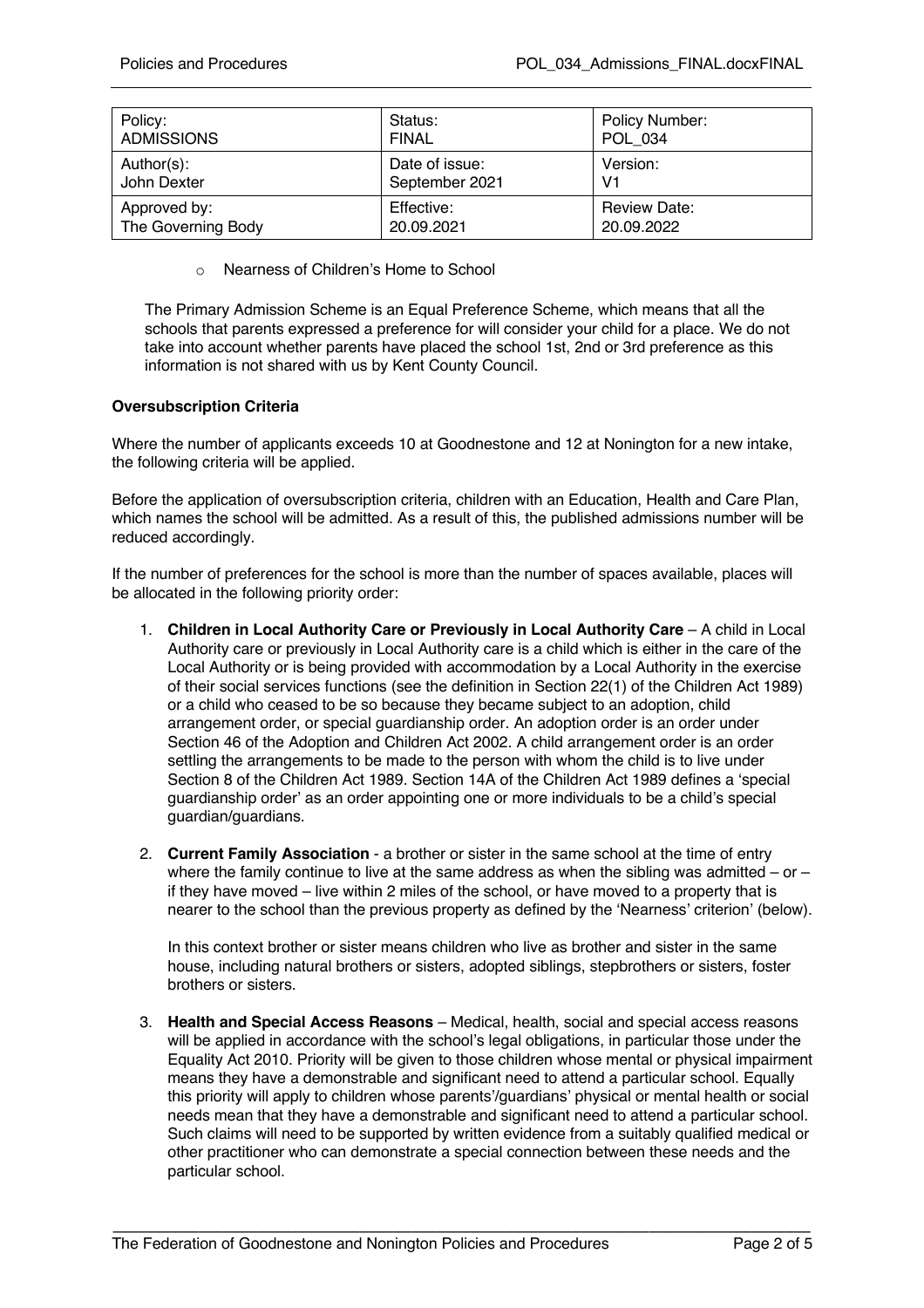| Policy:            | Status:        | Policy Number:      |
|--------------------|----------------|---------------------|
| <b>ADMISSIONS</b>  | <b>FINAL</b>   | POL 034             |
| Author(s):         | Date of issue: | Version:            |
| John Dexter        | September 2021 | V1                  |
| Approved by:       | Effective:     | <b>Review Date:</b> |
| The Governing Body | 20.09.2021     | 20.09.2022          |

4. **Nearness of children's homes to school** - we use the distance between the child's permanent home address and the school, measured in a straight line using the National Land and Property Gazetteer (NLPG) address point. Distances are measured from a point defined as within the child's home to a point defined as within the school as specified by NLPG. The same address point on the school site is used for everybody. When we apply the distance criterion for an oversubscribed Community or Voluntary Controlled school, these straight-line measurements are used to determine how close each applicant's address is to the school.

## **Withdrawal of an offer of a place**

Kent County Council has the right to withdraw an offered place in the following circumstances:

- When a parent has failed to respond to an offer within a reasonable time
- If an application has been made by a parent in a fraudulent or intentionally misleading way. A fraudulently-obtained place can be withdrawn up to the end of the first term.

#### **Appeals**

Schools within the Federation are popular schools. If we do not offer a child a place at this school, it is because to do so would prejudice the education of other children by allowing the numbers of children in the school to increase too much.

If it has not been possible for you to be offered a place at your chosen school with the Federation, you may have the right to appeal against this decision to an Independent Appeal Panel.

A Primary Appeal Pack can be obtained from the Kent County Council website at www.kent.gov.uk/primaryadmissions or by contacting the Primary Admissions team at Kent County Council on 03000 412121. Once completed please return to:

The Appeals Panel Administrator Kent County Council Democratic Services Sessions House County Hall Maidstone Kent ME14 1XQ

Or email your appeal to appeals@kent.gov.uk or appeals online at www.kent.gov.uk/schoolappeals.

An independent appeal panel then meets to consider all appeals by parents who have been refused a place at our school and who wish to appeal against this decision. An appeals panel's decision is binding for all parties concerned. If the appeals panel decides that we should admit a child to our school, then we will accept this and continue to do all we can to provide the best education for all the children at our school. (Details of appeal arrangements are set out in the Code of Practice on School Admissions Appeals, which came into force in February 2012.)

\_\_\_\_\_\_\_\_\_\_\_\_\_\_\_\_\_\_\_\_\_\_\_\_\_\_\_\_\_\_\_\_\_\_\_\_\_\_\_\_\_\_\_\_\_\_\_\_\_\_\_\_\_\_\_\_\_\_\_\_\_\_\_\_\_\_\_\_\_\_\_\_\_\_\_\_\_\_\_\_\_\_

#### **Admission Arrangements for Reception**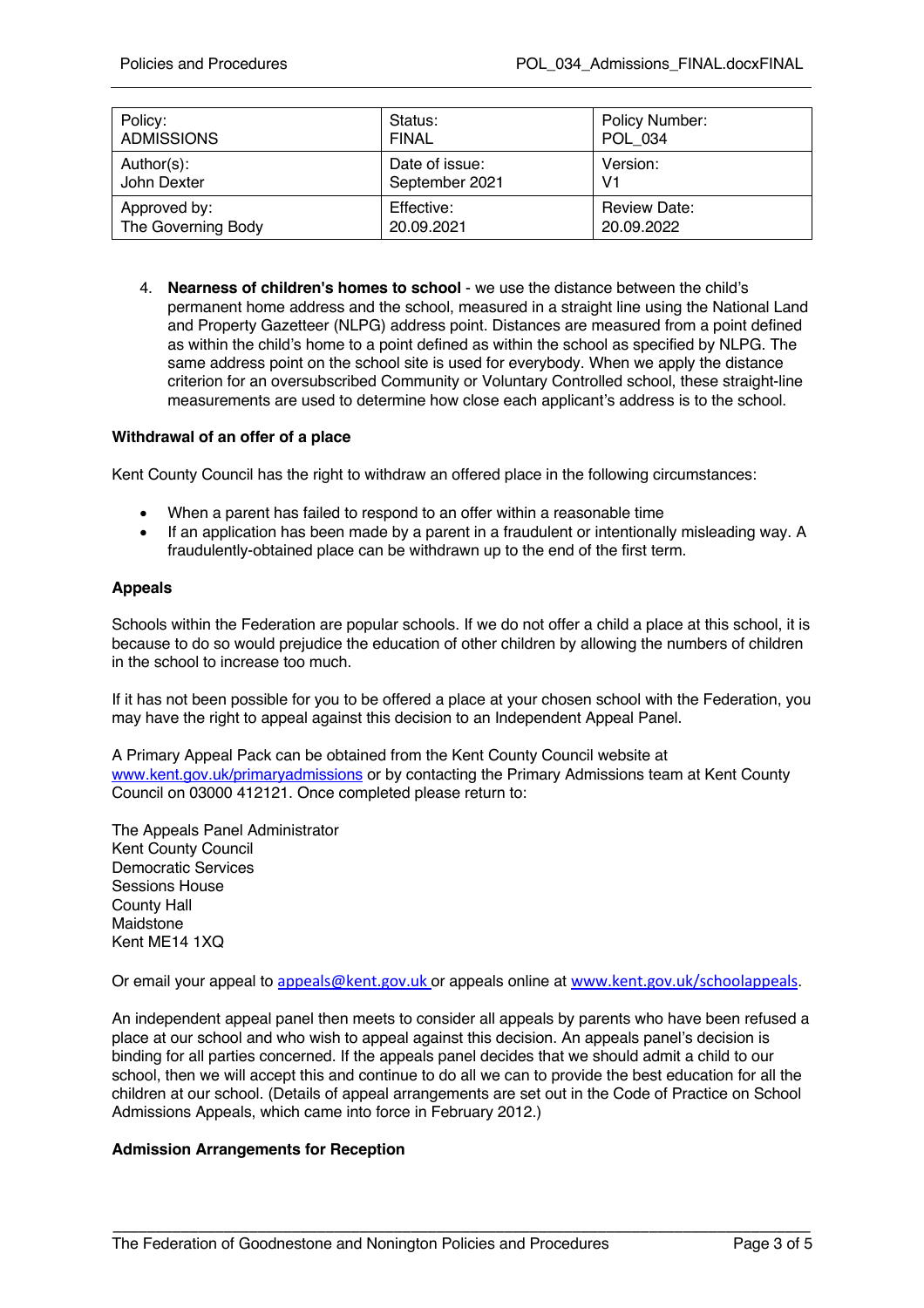| Policy:            | Status:        | Policy Number:      |
|--------------------|----------------|---------------------|
| <b>ADMISSIONS</b>  | <b>FINAL</b>   | POL 034             |
| Author(s):         | Date of issue: | Version:            |
| John Dexter        | September 2021 | V1                  |
| Approved by:       | Effective:     | <b>Review Date:</b> |
| The Governing Body | 20.09.2021     | 20.09.2022          |

Within the Federation we admit all children in the September after their fourth birthday.

### **Admission for Year Groups other than Reception**

In-Year Casual Admissions are admissions which take place outside of the normal entry to school. Please contact the school for further information on available places.